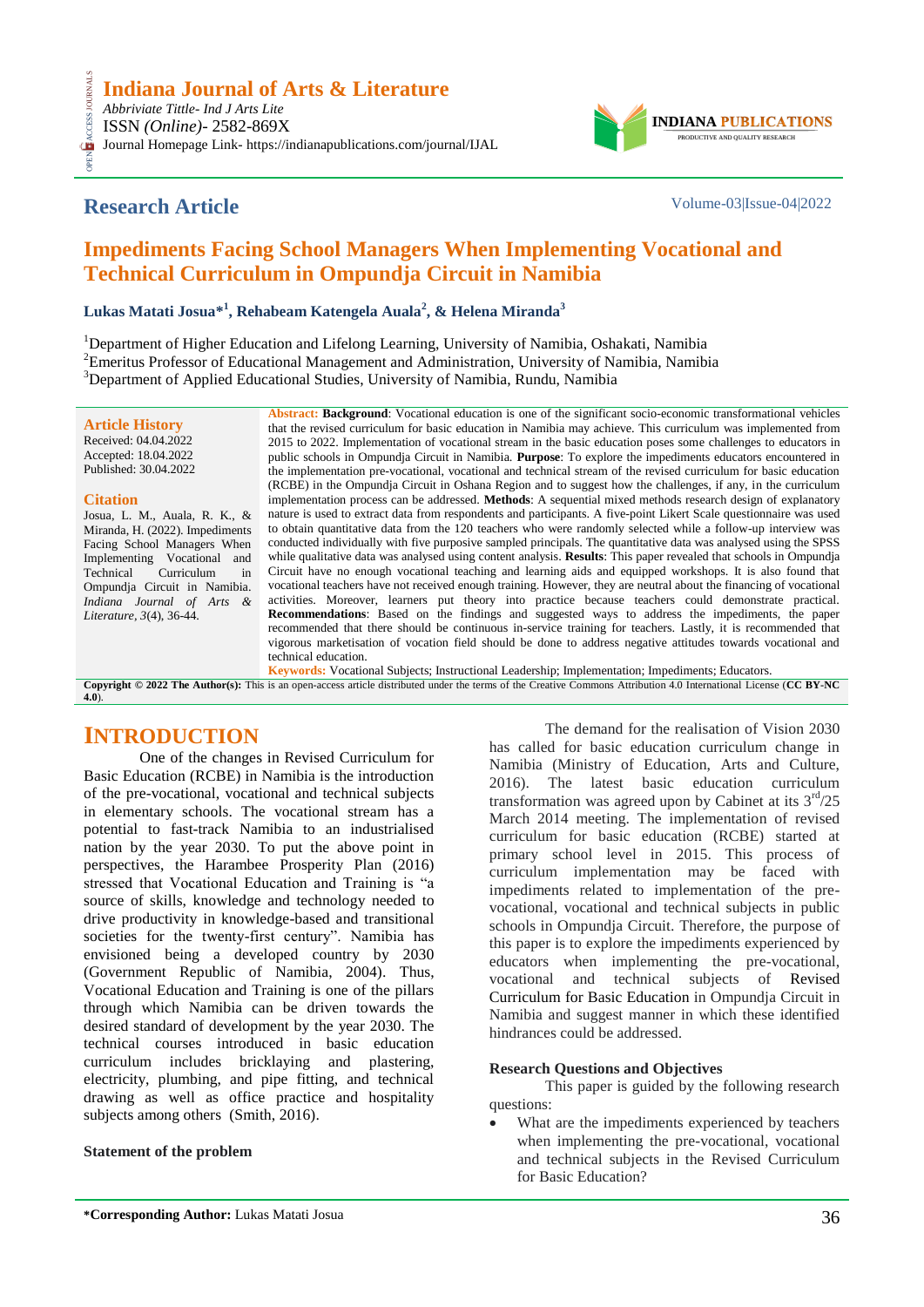How can the identified impediments in implementing the pre-vocational, vocational and technical subjects in the Revised Curriculum for Basic Education, if any, be addressed?

This paper is also guided by the following research objectives:

- To identify the impediments experienced by teachers when implementing the pre-vocational, vocational and technical subjects in the Revised Curriculum for Basic Education.
- To state how the identified impediments in implementing the pre-vocational, vocational and technical subjects in the Revised Curriculum for Basic Education, if any, be addressed.

# **RESEARCH**

## **METHODOLOGY**

#### **Research Design and Instruments**

An explanatory sequential mixed method research design was used to obtain data from the respondents and participants. A close-ended questionnaire was used to collect data from the 120 teachers while an interview guide was used to obtain indepth qualitative data from selected principals. The statement in a questionnaire where each item rated as "Strongly Disagree", "Disagree", "Neutral", "Agree" and "Strongly Agree". Leedy & Ormrod (2013) postulate that questionnaire is guided by the research questions. The researcher was a non-participant in the process of answering questionnaires. The questionnaires is divided into three parts, namely; biographical information, challenges related to prevocational, vocational and technical subjects and proposed ways how to address the identified challenges. An interview guide was used to collect data from five purposively selected principals.

#### **Population, Sample and Sampling Techniques**

The population consisted of 409 educators in public schools on Ompundja Circuit. The public schools are divided in the following three strata: 14 primary schools (Pre-grade or grades 0-7), eight combined schools (Grades 0-12) and four secondary schools (Grade 8-12). A random sampling technique was used to select 120 respondents from the population, which represented 29% of population of respondents. The follow-up interviews were conducted with five purposive sampled principals from 27 principals from 26 public schools.

#### **Data Collection Procedures and Analysis**

After obtaining the Ethical Clearance Certificate (ECC) from the University of Namibia Postgraduate Research Ethics Committee (UREC) and a permission from the Director of Education, Arts and Culture in Oshana Region the researcher booked appointment with educators at their respective schools to explain the data collection procedure. The process of

collecting data was carried out without interfering with teaching and learning activities. The purpose of the paper was explained to the respondents and participants, who all signed a Consent Form. The questionnaires were distributed to the respondents, who were asked to hand them to the principal once completed. The questionnaires were collected after two days. The anonymity of the respondents and participants was assured and their confidentiality was guaranteed. The quantitative data were descriptively analysed with Statistical Package for Social Sciences (SPSS) using percentages to make meaning out of the raw data. The qualitative data were collected from purposively selected five principals after the interpretation of quantitative data. The data was analysed using content analysis method. After reading all the interview transcripts, the codes were assigned to themes using a *priori* or pre-existing coding. Codes were developed before scrutinising the current data (Johnson & Christensen, 2012). A coding process started from the process of reviewing pieces of literature. Researcher assigned each topic with code and wrote codes next to appropriate categories while determining if new codes and categories emerged. Researcher arranged data according to categories and does preliminary analysis.

#### **Significance of the Paper**

The findings of this paper have significant use to these stakeholders. It could generate knowledge that could aid public schools to effectively implement prevocational, vocational and technical education discipline in the Revised Curriculum for Basic Education. The findings alert education policy makers to prepare for the impediments emanating from the implementation of vocational education discipline in the Revised Curriculum for Basic Education and device ways to overcome them.

#### **Limitations**

The paper did not involve all stakeholders involved in a Revised Curriculum for Basic Education implementation, design and decision-making process to give their views, which may have led to skewed representing the views of stakeholders involved in the implementation. This paper focuses on public schools only, however this could be a limitation because it misses the views of teachers of private schools.

### **LITERATURE REVIEW**

#### **Conceptualisation of Instructional Leadership**

Over the years, instructional leadership has dominated the discourses in the education fraternity. There has been growing research and scholarly publications that link improved learners' performance to quality leadership in schools. Several studies concluded that quality instructional leadership provided in schools influences learners' academic performance (Bhengu & Mkhize, 2014; Hoerr, 2008; Lumadi, 2017; & Şahin, 2011). Over the past two decades, more attention has been placed on instructional leadership in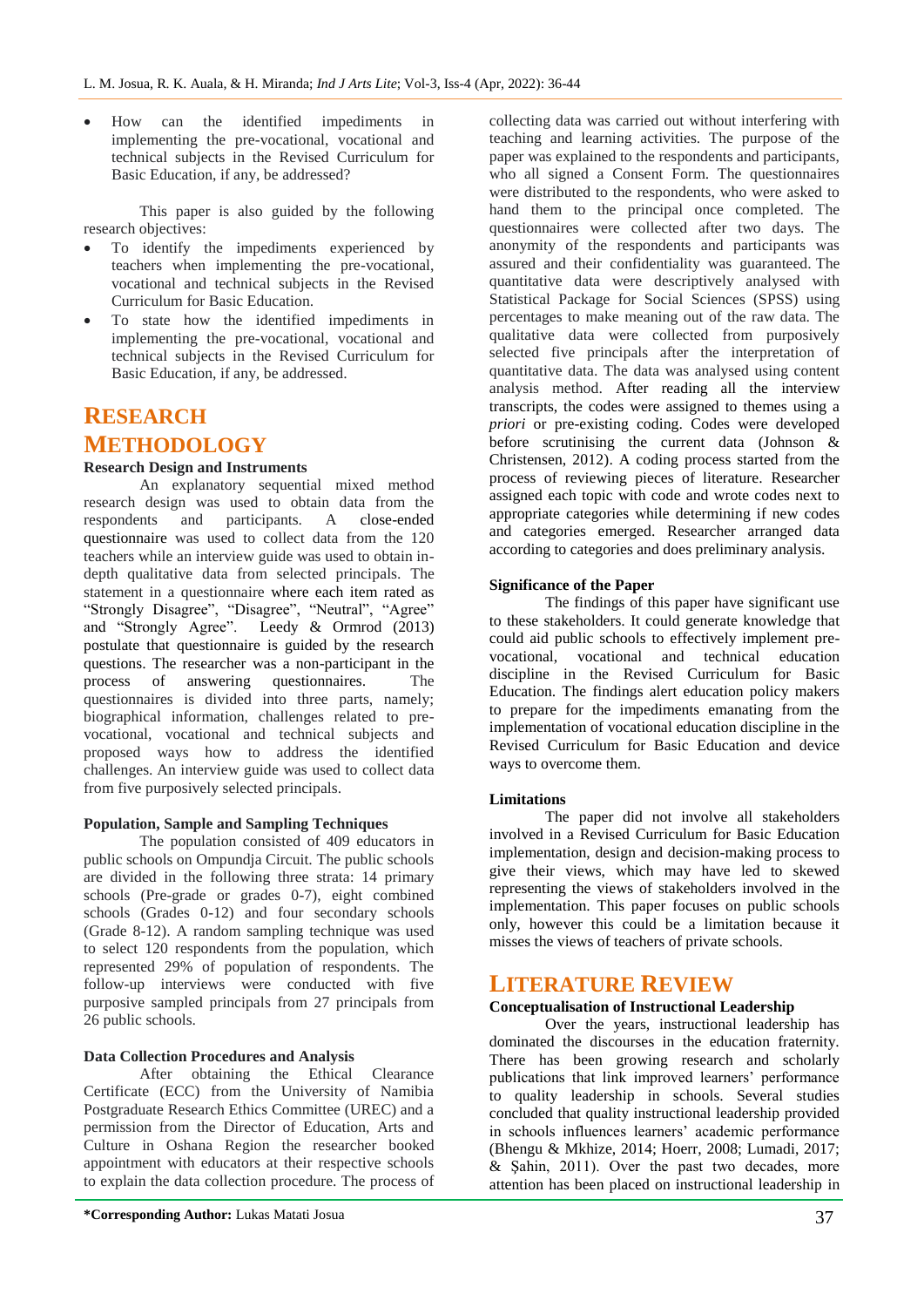schools in South Africa (Bhengu & Mkhize, 2014). Generally, Namibia and specifically Ompundja Circuit are no exception to this practice of instructional leadership aimed at improving learners' academic performance in pre-vocational, vocational and technical subjects. This means that more attention has been placed on the role that school leadership should collectively enhance effective teaching and learning at a school level. This can be achieved when the school managers subscribe to democratic ways of running the school by involving the stakeholders in the management and decision-making process. They should also ensure continuous professional development for teachers to enable them to improve effective teaching and learning in pre-vocational, vocational and technical subjects. Democracy is one of the four goals of education that requires participatory decision making in an educational setting (Ministry of Education and Culture, 1993). Democracy enables the free flow of innovative ideas because teachers and together with principals become equal participants in the process of managing and implementing pre-vocational, vocational and technical subject curriculum.

Instructional leadership requires school leaders to be involved in the affairs of the school, delegate duties to teachers, but they should be accountable to the results (Hoerr, 2008). Principals have been deemed as instructional experts; now teachers know pedagogically much more about how their pupils learn. Thus, it is ideal to allow teachers to decide on the ways and manner in which they should conduct the lessons. On this basis, instructional leaders should promote teamwork, continuous learning, collaboration and cooperation among teaching staff to improve student learning (Bhengu & Mkhize, 2014; & Hoerr, 2008). It should be molded around teamwork, collaboration, cooperation and continuous professional development and training for teachers in vocational subject context. Professional development and training increase and build capacity among educators, which has the potential to improve learners' academic performance.

Meaningful participation and collaboration of teachers demand contemporary school leaders to urge teachers to learn and grow as a precursor to effective student learning and growth (Hoerr, 2008). Instructional leadership should take a stand against the status quo while supporting new opinions and applications that supports learners' pedagogical access (Şahin, 2011). It is expected that contemporary educational leaders should place learning at the centre of school activities. For effective learning to take place, a conducive environment should be created among a community of education practitioners who should work as a team (Lumadi, 2017).

Effective educational management and leadership ensure effective student learning, good interpersonal relations among teaching staff and

continuous professional development of teachers to upscale their skills and knowledge. Lumadi (2017) postulates that to achieve educational goals set out in curriculum school leaders should listen to the people around them and be sensitive to their feelings. They should also allow them to have a voice in the affairs of running the school. These are necessary precursors of effective management and leadership in a school setting. Continuous empowerment of teachers in their area of need is pivotal in a teaching and learning environment as well as effective curriculum implantation.

Instructional leadership ensures that the focus of activities in the school instruction to improve and subsequent pupils' learning takes place so that the school fulfills its academic mission. The Vision 2030 seeks to make Namibia a prosperous, flourishing and developed and industrialised nation using education as a pillar to achieve global and national developmental goals. In order for education to produce contemporary learners with necessary post-modernistic attributes and to realise the national goal, a paradigm shift of inculcating learners is a prerequisite. This implies that there is urgency and a philosophical clarion call to affect post-modernistic teaching and learning. Effective teaching and learning can be achieved through quality leadership, which walks the talk or lead by example, emphasise on the development of teachers at the school, placing teaching and learning at the centre daily and promote the culture of teaching and learning accountability at the school (Naicker *et al.,* 2014). Therefore, this paper is underpinned by Instructional Leadership theory.

### **Impediments to Technical and Vocational Curricula Implementation**

Rolling out of quality vocational education and training could address youth unemployment, which is an indication how vocational education and training is valued in Namibia's quest towards curbing unemployment and improving socio-economic status of its citizens. Therefore, the successful implementation of pre-vocational, vocation and technical subjects in the Revised Curriculum for Basic Education could lead to an improved standard of life of Namibians.

The distinctive change in the revised curriculum is the inclusion of pre-vocational, vocational and technical subjects offered in Senior Primary phase as well as vocational and technical subjects taught from Grade 8-12 (Ministry of Education, Arts and Culture, 2016). Therefore, it is important to review the literatures about the implementation of the vocational and technical programmes.

### **Implementation Impediments of Technical and Vocational Education Curriculum**

The successive paragraphs present a critical review of literatures related to the impediments of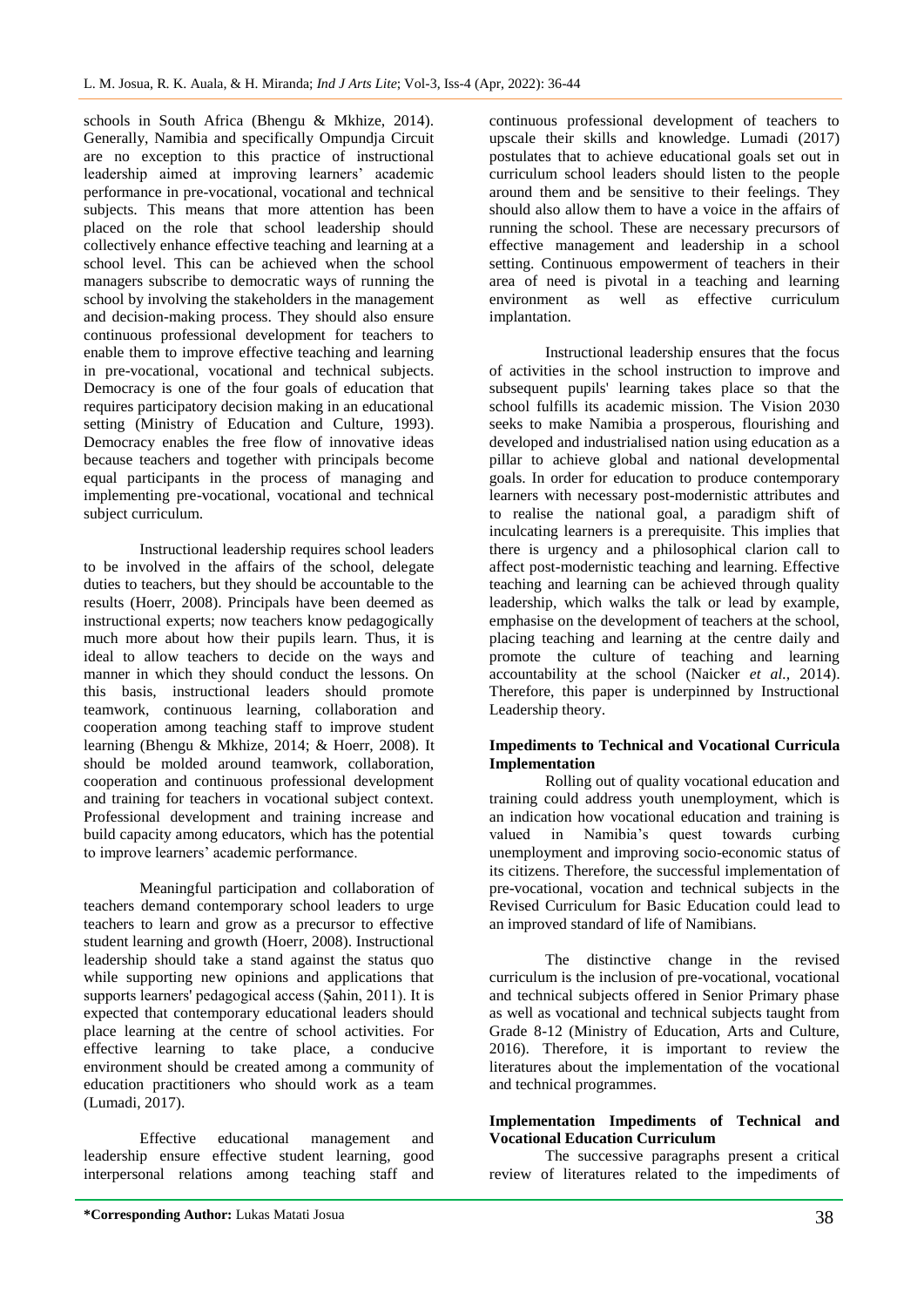implementing a vocational education and training curriculum. These are presented as follows:

#### *Teacher Training*

Lack of expertise amongst the teachers, inadequate time due to shortage of qualified teachers since teachers who teach in other areas teach the subjects (Tshabalala & Ncube, 2014). A provision of properly qualified instructors in the fields of vocational education and training should be underlined in order to ensure that the proper implementation is executed with success. There is a risk of producing graduates that are not prepared for the task of vocational work. Bandele & Faremi (2012) find that teachers and instructors are professionally qualified to teach in technical colleges. Nevertheless, Bandele & Faremi (2012) revealed that some of the factors militating against successful implementation of the technical college curriculum is lack of in-service training, which keeps staff on par with contemporary knowledge and skills.

#### *Infrastructure in the Vocational Education Stream*

Studies that investigated the challenges facing the implementation of a curriculum found that some equipment (structures) is outdated (Bandele & Faremi, 2012; Idris *et al.,* 2012; Nwiyi & Okorie, 2014; & Tshabalala & Ncube, 2014). Bandele & Faremi (2012) elaborate that there are no standard workshops for practical work. Vocational education requires a balance between theory and practice because the field is practice-based and should maintain a workshop where students could exercise the skills learned from theory. Absence of workshops obstructs the effective management and implementation of vocational education curriculum as well as practice-based learning.

### *Teaching and Learning Resources*

Another inhibiting factor to effective vocational curriculum implementation is related to inadequate teaching resources such as syllabuses, textbooks, teaching aids, workrooms (Nwiyi & Okorie, 2014), tools, consumables, and others are some of the impediments to implementing the technical and vocational education policy in secondary schools in rural communities of Rushinga District in Zimbabwe (Gwembire & Katsaruware, 2013). Effective teaching and learning may not take place in the absence of instructional resources. Supporting this finding, Chikoore & Museva, (2014) identified a number of obstacles in the implementation of technical or vocational education are material resources in the technical or vocational instruction that are in short supply. This supports the position that teaching and learning hardly takes place in the absence of support materials. A call for additional learning resources of vocational education should be made available in schools (Gwembire & Katsaruware, 2013) to enable effective teaching and learning to occur once these resources are available.

#### *Lack of funds*

Studies found that implementation of Technical, Vocational Education and Training lacks funding (Bandele & Faremi, 2012; & Tshabalala & Ncube, 2014) and support from parents. Teachers perceive this as a challenge to implementation of Technical, Vocational and Training policy. Tshabalala & Ncube (2014) indicates that "schools lack the financial resources to adequately implement Technical, Vocational Education and Training programmes". Workshops need to be furnished with up-to-date equipment (Swanzy, 2010); therefore, additional funding is required in order to advance the delivery of quality of vocational and technical training.

#### *Teacher-learner ratio*

Acceptable staffing norms for mainstream schools in Namibia are one (1) teacher for every 35 primary learners while for the secondary learner is 1 teacher for every 30 learners (Ministry of Basic Education, Sport and Culture, 2001). Teacher-learner ratio is prescribed by policy (structure) and may exert a causal effect on agency and culture. It is revealed by Selepe (2016) to be a hindrance to effective teaching and learning as well as curriculum implementation in schools. Although the cited literature are not referring specifically to pre-vocational, vocational and technical subjects. However, it could impede effective teaching and learning in these subjects.

#### *Feelings and views*

Some studies revealed curriculum implementation related to feelings and views. The noninvolvement of key stakeholders in the curriculum or policy design and planning serves as a factor that may influence effective education policy or curriculum management and implementation when implementers adopt negative attitudes or perception, which are characteristics of a culture (Ahmadi & Lukman, 2015; Gwembire & Katsaruware, 2013; & Ogunbiyi, 2012). Negative attitudes, beliefs and values are cultural constraints to the effective management of curriculum implementation. A source of negative perception has to be addressed to build confidence among the implementing agents so that the curriculum could be implemented and managed with success.

## **DISCUSSION**

### **Biographical information**

The results of the respondents' demographic information indicate that 35.8% of the respondents were in the 31-40 years age category followed by 22.5% respondents who are between age category 41-50. This was an indication that the sample consisted of respondents of considerable maturity and hence had a clear understanding of hinderances experienced. Also, this implied that matured respondents took an interest in participating.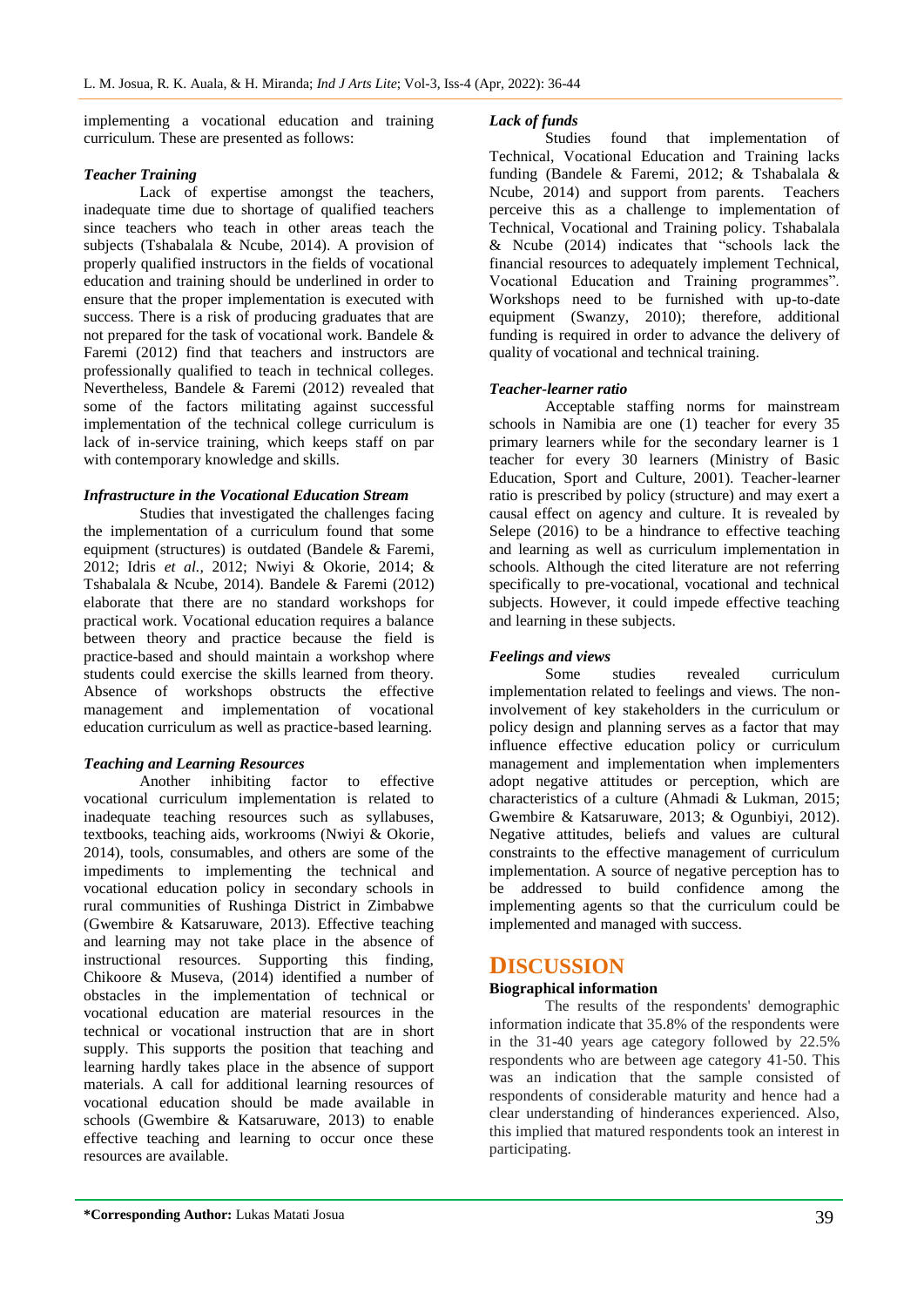Female respondents made up 67.5% of the respondents, which meant that more female respondents fell in the sample than the 32.5% of their male counterparts. The majority of the respondents (81%) held a position of an ordinary teacher followed by the 12% respondents who held a position of a Head of Departments while principals made up 7% of the respondents. However, heads of departments and principals fell in the advanced age (above 41 years) categories because the position requires applicants to have some years of teaching experience before they could take up the position of Head of Department (HoD) and years of teaching experience plus service as a HoD for a position of a principal.

The teaching experience of the 26.7% of the respondents ranged between 11-15 years, 22.5% were over 20 years, 19.2% were between 16-20 years, 17.5% is between 6-10 years and 14.2% is between 0-5 years. Again, most of the respondents (41.7%) taught in the secondary school phase, located in urban setting. In terms of qualifications, 32.5% of the respondents had at least a Bachelor of Education (Honors), followed by 24.2% with teaching diploma while 20% held a postgraduate diploma in education. These data show that all respondents were professionally qualified to teach.

Furthermore, most of the respondents (82%) indicated that their schools offered vocational subjects. Most of these subjects were offered in schools even if they were not designated to offer vocational subjects. The majority of the respondents (70%) worked in urban schools.

The data also revealed that training about the Revised Curriculum for Basic Education was offered to most respondents (65%). The 36.7% of the respondents who indicated that they were offered some training on the Revised Curriculum for Basic Education indicated that the training offered was useful. Furthermore, 26.7% of the respondents indicated that the training lasted for five days, 10.8% indicated that it lasted for four days and 10% said it lasted for three days. This signifies that the differentiated duration of training was offered to teachers. Finally, the majority of the respondents (87%) indicated that they have received the revised curriculum documents. This implies that more respondents have a curriculum document provided to them. The next part discusses the curriculum implementation challenges of vocational and technical subjects and suggested appropriate strategies to address the identified hampering factors related to the implementation of the revised curriculum in Ompundja Circuit.

#### **Views on Implementation of Vocational Related Subjects**

This section presents the quantitative views of respondents on the status of the implementation of vocational and technical subjects in public schools in Ompundja Circuit. It also presents the challenges related to implementation of vocational related subjects and proposed ways to address the identified challenges. Respondents through a Likert Scale questionnaire were asked to indicate whether they strongly disagree, disagree, neutral, agree or strongly agree with the statements. In the data interpretation, the data from the five-point Likert Scale (Strongly Disagree, Disagree, Neutral, Agree and Strongly Agree) were presented in percentage with a brief elaboration in words. The Strongly Disagree and Disagree responses are presented as disagreeing; Neutral remained neutral while Agree and Strongly Agree were presented as agreeing.

Respondents were asked to indicate whether their schools had enough teaching and learning materials for vocational subjects. Only 22.5% agreed with the statement while 27.5% of the respondents gave a neutral answer that the school has enough learning and teaching aids for vocational related subjects. About 35.8% of respondents disagreed with the statement. The statement, nonetheless, did not apply to 14.2% of the respondents.

Vocational education requires workshops for learners to practise the theory learned. The respondents were asked to indicate whether schools had equipped workshops to enable the implementation of vocational subjects. Their responses indicated that only 30.8% of the respondents agreed that their school has equipped workshops to implement the vocational related subject/s while 35.8% of the respondents disagreed with the statement. The statement did not apply to 14.2% of respondents.

Respondents were asked to indicate whether teachers were trained to enable them to implement vocational subject in the revised curriculum. It is specified that 40.9% of the respondents agreed that vocational subject teachers were trained to enable them to implement the revised curriculum. The second most respondents, 23.3% were neutral. The respondents that disagreed with the statement made up 21.7%.

Respondents were asked to rate whether qualified teachers for vocational subjects were available to effectively implement the revised curriculum. About 49.1% of the respondents agreed that there were qualified teachers for vocational subjects to be implemented in the revised curriculum while 23.3% of the respondents disagreed. The 13.3% of the respondents were neutral with the statement.

Respondents were asked to indicate whether the vocational subjects were well-funded. It is revealed that 18.3% of the respondents agreed with the statement and 35.8% were neutral about the vocational related subject activities being well funded at their respective schools. However, 31.6% of the respondents disagreed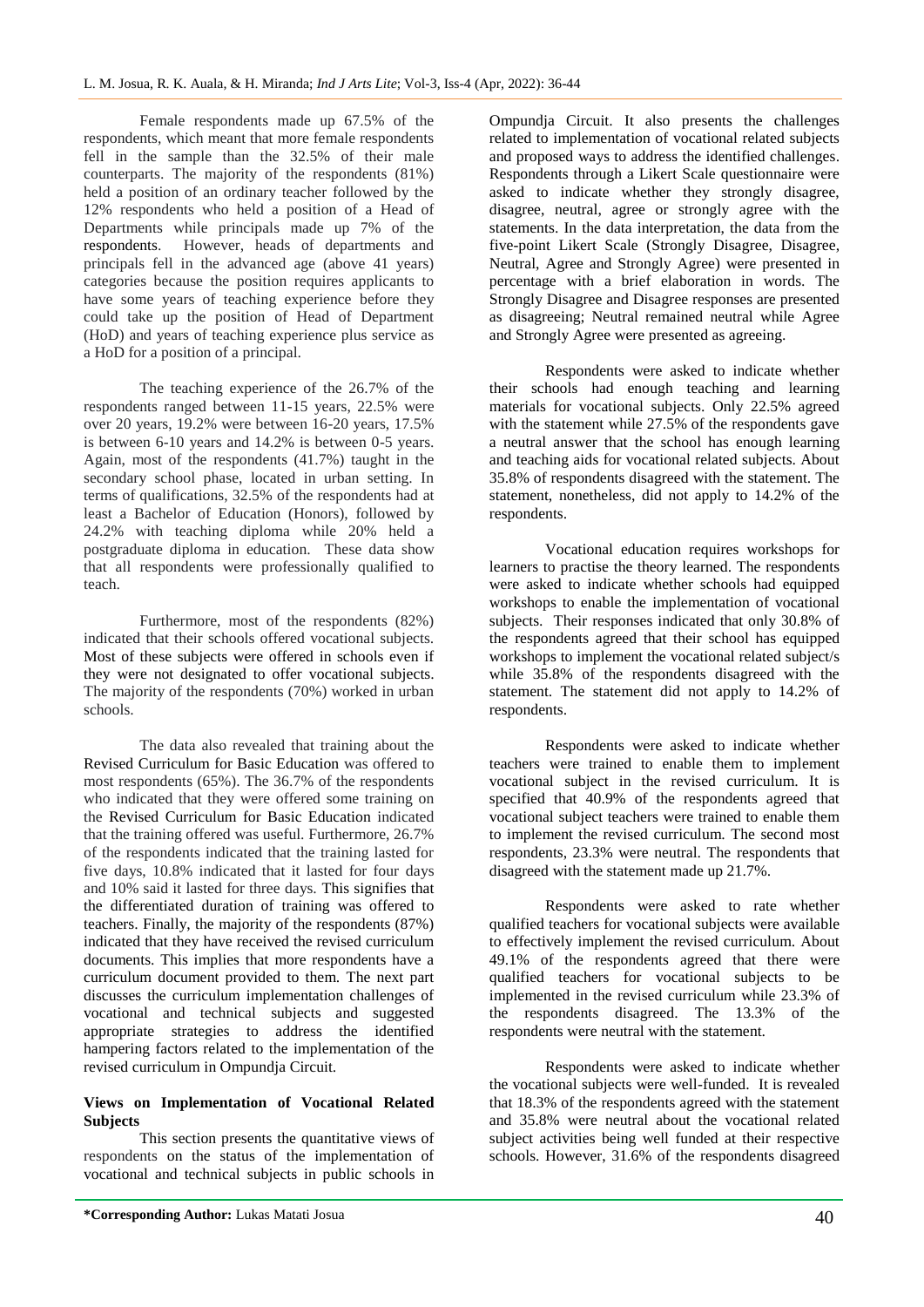while the statement did not apply to 14.2% of the respondents.

Respondents were asked to indicate whether learners pursuing the vocational discipline could put the theory learned into practice and the statement did not apply to 15% of the respondents. Nevertheless, 37.5% of the respondents agreed with the statement. The 25% of the respondents were neutral. Only about 22.5% of the respondents disagreed with the statement.

Demonstration of vocational subjects' practical to learners is an effective teaching strategy. The respondents responded to the statement whether teachers can demonstrate vocational subjects' practical to learners. It is expressed that the majority of the respondents (54.2%) agreed with the statement. However, 17.5% of the respondents were neutral. The statement did not apply to 15% of the respondents.

#### **Impediments Related to the Provision of Vocational Education**

Firstly, through a semi-structure interview each participant was asked about the impediments related to the offering of the vocational education stream in public school in Ompundja Circuit. Secondly, they were asked to suggest how the challenges can be addressed. The responses are as follows:

Kondja indicated that they offer Agriculture at their school, but there are quite a number of challenges that they experienced. These are as follows:

*"The challenge is this year there was no rain. We have a garden that we just fenced off but there is nothing yet in that garden. We were hoping that we would start working on it (garden) but just to find that it is really dry. And, using water from the tap will just increase the water bill for the school."* 

Kondja did not provide a direct remedy to the challenges faced by their school. However, he went on further to add to the list of challenges and said:

> *"Well, it is very difficult for the time being because vocational subjects really need more planning, or more financial support for you to have machines, rooms and even a teacher, I don't think we have a teacher at school that can teach other vocational subjects, like Woodwork, Bricklaying, Hospitality, Home Ecology and so on."*

According to Kondja, Agriculture is a vocational subject. Thus, natural calamity of drought has interfered with the Agricultural activities at the school. The other challenge is that the school cannot use tap water to irrigate the garden because it increases the water bill for the school. The school did not have teachers to teach vocational subjects such as

Woodwork, Bricklaying, Hospitality as well as Home Ecology, which are part of the revised curriculum.

Nomkumo responded briefly as follows:

"*I strongly believe that sufficient training was not provided. We do not have sufficient number of human resource personnel in these pre-vocational subjects such as Design and Technology."*

This response signifies that there are no enough teachers trained to teach pre-vocational subjects.

Tuuda indicated that their school offers three vocational related subjects Entrepreneurship, Agriculture and Home Economics, which some of the subjects are not practical-based. However, he singled out a challenge, without offering a remedial suggestion, as follows:

*"So, we will not complain on the Home Economics. But on other subjects, also depending on the ability of the Agriculture teacher, because it is supposed to have gardening and so forth. But then if the teacher is not that much active enough, then sometimes it poses challenge to full implementation of it."*

This respondent indicated that their school does not have a challenge with Home Economics as a vocational subject. However, with Agriculture, the challenge is based on the ability of the teacher to initiate activities such as gardening.

It can be concluded that there were impediments related to the implementation of the vocational education, as part of the revised curriculum for basic education, in Ompundja Circuit. Some of the challenges are such as drought that affect Agriculture activities at the schools. Some schools do not have teachers for some vocational subjects. In addition, there are not enough teachers trained to teach pre-vocational subjects. The ability or inability of teachers may hamper the implementation of gardening activities in public schools in Ompundja Circuit.

#### **Addressing Challenges Related to Implementation of Vocational Subjects**

Nomkumo made suggestions on addressing challenges related to the provision of vocational education as follows:

> *"So, I advise the Ministry of Education to train a lot of teachers on Design and Technology, which is a very important subject that promotes learners to become skillful when it comes to vocational training subjects."*

A scenario that there seems to be a gap in the supply of teachers for vocational subjects by higher education institutions was provided. Then he was

**<sup>\*</sup>Corresponding Author:** Lukas Matati Josua 41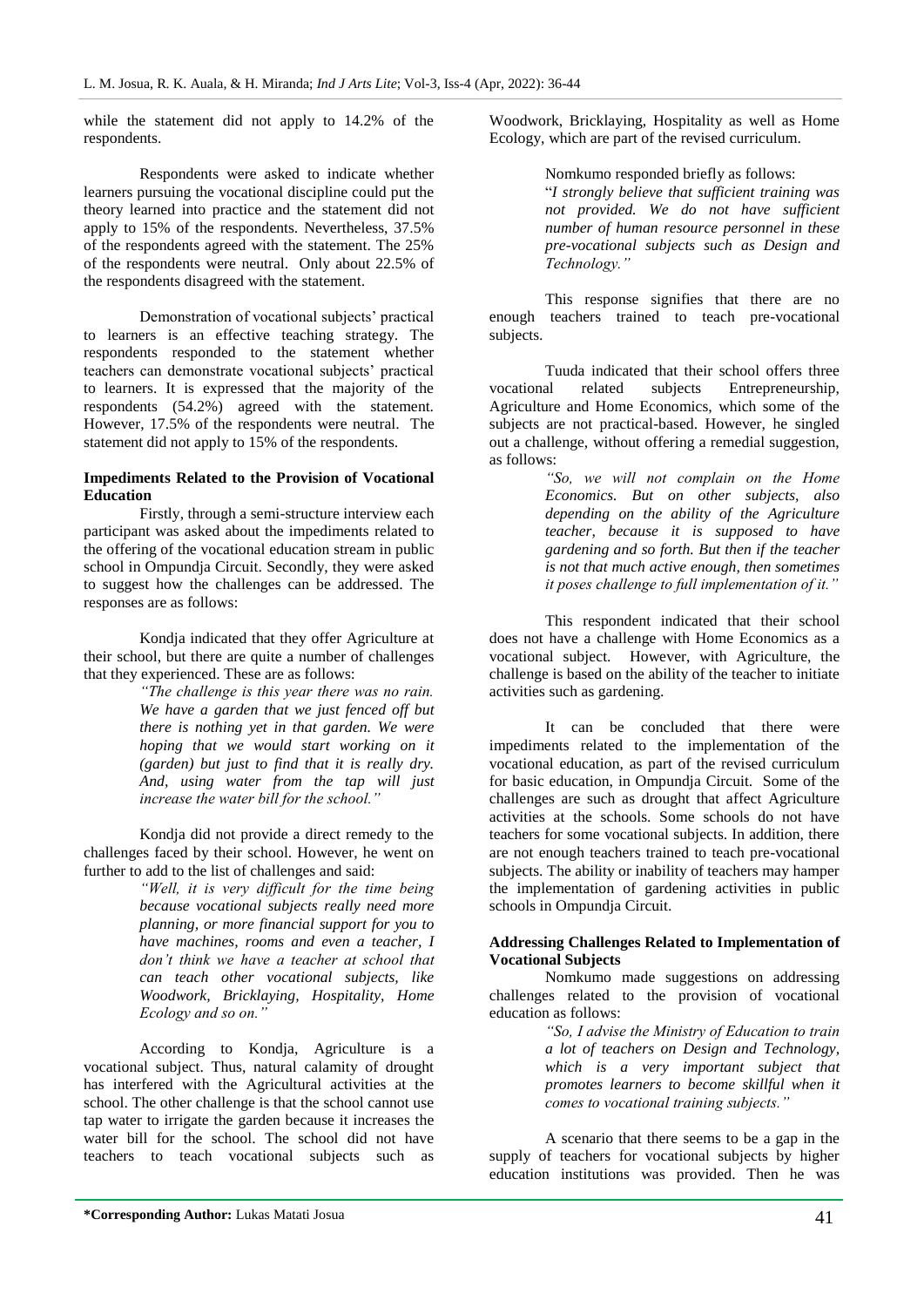probed, what should be done to ensure that higher education institutions produce enough teachers for this discipline. Moreover, Nomkumo answered:

*"They should continue training teachers in those areas of pre-vocational subjects, because those are the only subjects that will be a driving force towards the realisation of Vision 2030 and other National Development Programmes (NDPs). So, if institutions are training, they are on the right direction."*

This response indicates that there is a need to train teachers in pre-vocational and vocational subjects such as Design and Technology, which is aligned with achieving Namibia's national developmental agenda through the Vision 2030.

Etuhole responded as follows:

*"Yeah… now the challenge we are facing here is that in Elementary Agriculture we are required to have practical or projects. If a teacher asks learners to come up with a poster that is now the most practical especially photographs. For example, showing pictures our school is in rural area learners cannot get some of the learning materials. They will tell you they do not have magazines, newspapers hence the practical will fail"*

Some specific challenges were given in Elementary Agriculture. When learners were asked to bring pictures for a project, they find it difficult to get newspapers and magazines to take these pictures in rural area schools, and this leads to failure of practical activities. Therefore, teachers are now left to suspend the activities and improvise to substitute it with an alternative activity.

Afrika shared some suggestions despite not having provided any challenges. He suggested as follows:

*"Yes, at our school, our vocational activities are not that much. Then, we have serious practical suggestions, which I think they are very good to say there should be practical activities, there should be school gardens (eee …). And then when you think of that now, it (practical activities and gardening) needs further funding for it to be implemented."*

According to Afrika, in order for the Agriculture practical activities to be carried out, there is a need for funding to ensure it is successfully implemented.

The researcher asked Afrika where schools get the supply of the vocational subject teachers. He responded with a suggestion on the supply of vocational subject teachers as follows:

*"Then one would possibly request or possibly expect that the serious engagement is made between the supplier of teachers, which is institutions of higher learning, and now the consumer of teachers, schools and the Ministry of Education. Yeah, I believe a serious arrangement need to be done such that we could then be able to offer vocational subjects as per our wish."*

This means that there is a need for serious engagement between the institutions of higher learning that trains teachers and Ministry of Education to escalate the training of teachers in vocational subjects.

To summarise the responses, challenges related to the provision of vocational education are as follows. There is a need to train teachers in pre-vocational and vocational subjects. Some learners in rural schools find it difficult to get pictures from magazines and newspapers to complete the Elementary Agriculture practical activities. There is a need for funding to enable practical activities and gardening to be carried out. The Ministry of Education and teacher training institutions should train teachers for vacation subjects.

# **CONCLUSIONS AND RECOMMENDATIONS**

#### **Conclusion**

The paper revealed that there are impediments related to the provision of vocational education or subjects in public schools in Ompundja Circuit. They are such as natural disaster such as drought as well as high cost of water negatively impacted the agricultural activities. Further, the lack of qualified vocational subject teachers has a negative effect on vocational curriculum implementation. Lack of in-service training among vocational subject teachers is a challenge. The participant suggested remedies to the challenges identified, such as provision of in-service teacher training. The vocational subject workshops should be built and the marketing of vocational programmes. An acceptable teacher-learner ratio is needed in a vocational setting as well as financing of vocational education activities. Where there is lack of vocational subject resources, teachers are encouraged to use alternative resources. If pre-vocational, vocational and technical curriculum is to be implemented effectively, stakeholders' agents and structures (the parts) should ensure that all sufficient and relevant human, material, financial and instructional resources should be provided.

#### **Recommendations**

Based on the findings and suggested ways to address the impediments, the paper recommended that there should be continuous in-service training for teachers. It also recommended that there should be postgraduate teacher-training programmes to train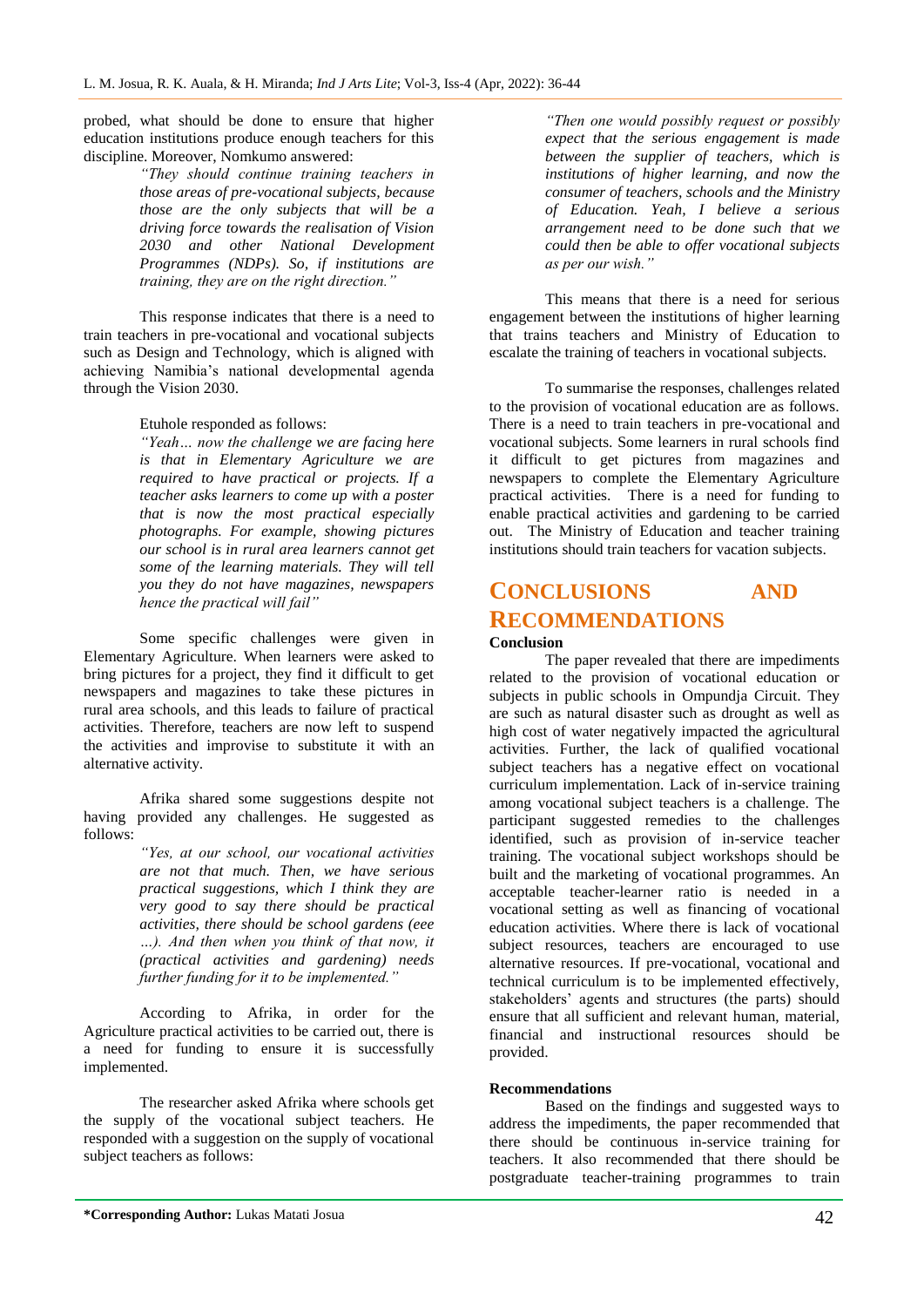vocational subject teachers. Once again, it is recommended that schools should have workshops where students put theory into practice. It is recommended that vigorous marketisation of vocation field should be done to address negative attitudes towards vocational and technical education. Finally, it is recommended that an acceptable teacher-learner ratio should be enforced in the vocational setting.

Lukas MATATI Josua is a Lecturer in the Department of High Education and Lifelong Learning at the University of Namibia. He holds a PhD in Educational Management and Administration from University of Namibia and Postgraduate Diploma in High Education for Academic Developers from Rhodes University, South Africa. Matati's research interests are on issues such decoloniality, high education context, educational management and leadership.

Prof Rehabeam K. Auala is an Emeritus Professor of Educational Management and Administration, University of Namibia, Namibia. He holds a PhD in Educational Management, Curriculum and Supervision, Miami University, Oxford, Ohio, United States of America. His research interests are on issues related to educational management and leadership as well as administration.

Dr Helena Miranda is a Director of the University of Namibia, Rundu Campus in Namibia. She holds a PhD in Mathematics Education from University of Alberta, Canada. Her research interests are centered around making of sense of mathematics; the enactivist perspective of learning (through being, doing, and interacting with the environment; possibilities for mathematical conversation in a classroom and learners' making of meaning of algebra through problem solving; factors that may contribute to student performance in first year university mathematics.

### **Conflicts of Interest**

The authors declare no conflicts of interest regarding the publication of this paper.

#### **Authors' Contributions**

LMJ wrote a dissertation of the Doctor of Philosophy in Education (Educational Management and Administration), under the supervision of RKA and HM. All authors contributed to and finalized the paper.

## **REFERENCES**

- 1. Ahmadi, A., & Lukman, A. (2015). Issues and prospects of effetive implementation of new secondary school curriculum in Nigeria. *Journal of Education and Practice, 6*(34), 29-39.
- 2. Bandele, S., & Faremi, Y. (2012). An Investigation into the Challenges Facing the Implementation of Technical College Curriculum in the South-West, Nigeria. *Journal of Education and Practice, 3*(16), 14-20.
- 3. Bhengu, T., & Mkhize, B. (2014). Principals' instructional leadership practices in improving learner achievement: Case studies of five secondary schools in the Umbumbulu area. *Education as Change*, 17:sup1, S33-S47. doi:10.1080/16823206.2014.865989
- 4. Bush, T. (2015). Understanding instructional leadership. *Educational Management Administration & Leadership*, doi:10.1177/1741143215577035
- 5. Chikoore, M., & Museva, S. (2014). Obstacles in the Path of Implementing Technical/Vocational Education in Zimbabwean Secondary Schools: How can the situation be helped? *Journal of Emerging Trends in Educational Research and Policy Studies, 5*(4), 557-565.
- 6. De Vos, A. S., Strydom, H., Fouché, C. E., & Delport, C. S. (2011). *Research at grassroots: For the social sciences and human service professions* (4th ed.). Pretoria: Van Schaik Publishers.
- 7. Government Republic of Namibia. (2004). *Namibia Vision 2030: Policy framework for long-term national development.* Windhoek: Office of the President.
- 8. Gwembire, J., & Katsaruware, R. D. (2013). Challenges and Reflections of Implementing the Technical and Vocational Education Policy: A Case for Secondary Schools in Rural Communities of Rushinga District, Mashonaland Central Province. *Greener Journal of Vocational and Technical Education, 1*(1), 001-010. Retrieved December 27, 2017 , from gjournals.org/GJVTE/.../110913838%20Gwembire %20and%20Katsaruware.pdf
- 9. Harambee Prosperity Plan. (2016). *Namibian government's action plan towards prosperity for all.* Windhoek: Office of the President.
- 10. Hoerr, T. (2008). What is instructional leadership? *Educational Leadership, 65*(4), 84-85.
- 11. Hoosier, B. (2019). *Leadership practices in two successful primary schools in Soweto, South Africa educating learners afflicted by multiple deprivation* [Unpublished doctoral dissertation]. University of the Witwatersrand. Retrieved from https://hdl.handle.net/10539/281
- 12. Idris, A., Rajuddin, M. R., Latib, A., Udin, A., Saud, M., & Bunta, Y. (2012). Implementation of technical and vocational education in post-primary schools in Nigeria: A qualitative approach. *International Journal of Humanities and Social Science Invention, 1*(1), 30-33.
- 13. Johnson, B., & Christensen, L. (2012). *Educational research: Quantitative, qualitative, and mixed approaches* (4th ed.). California: Sage Publications.
- 14. Leedy, P., & Ormrod, J. (2013). *Practical Research: Planning and Design* (9th ed.). New Jersey: Pearson Merril Prentice Hall.
- 15. Lumadi, R. (2017). Ensuring educational leadership in the creation and leadership of schools. *KOERS—*